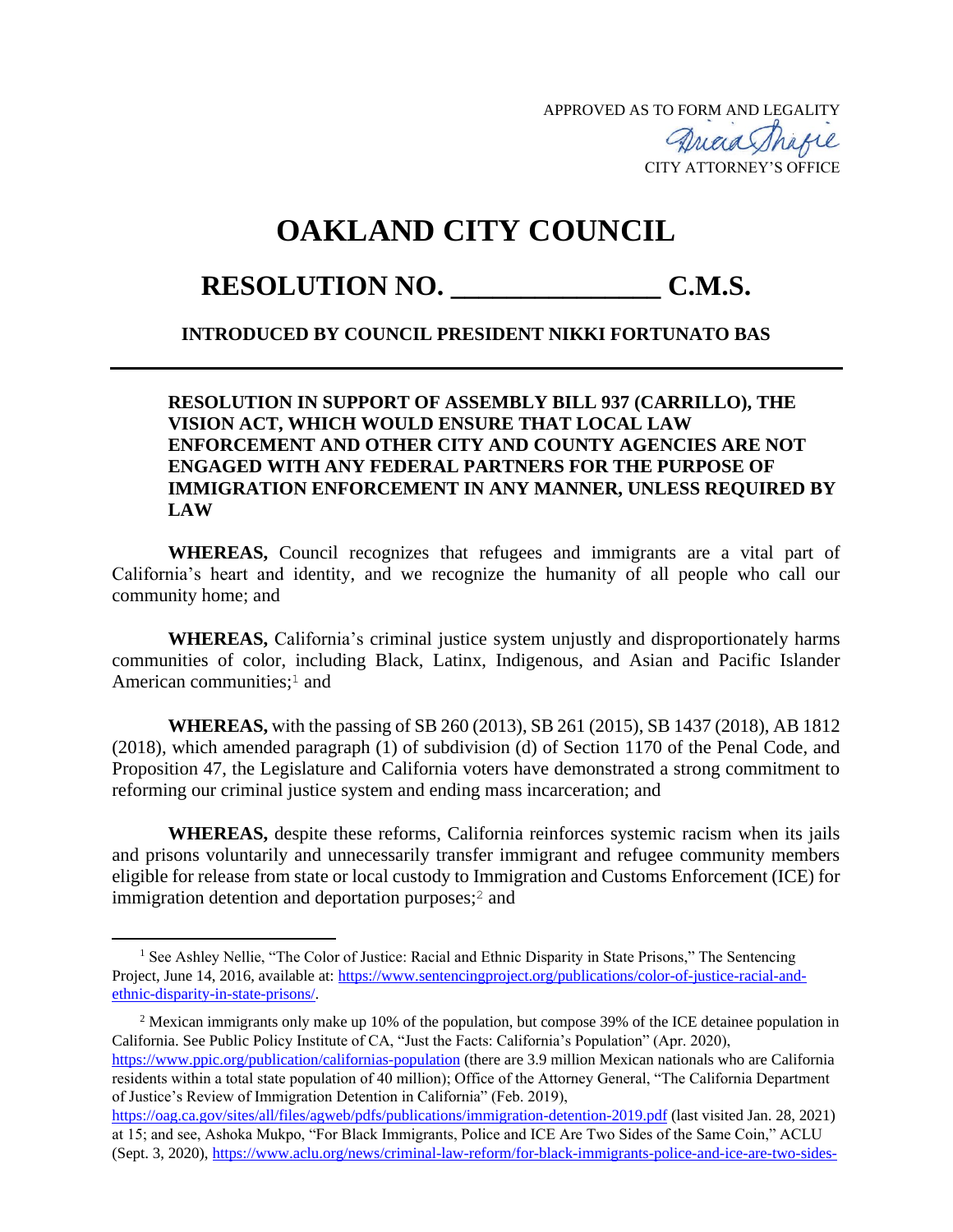**WHEREAS,** jails and prisons serve as the main pipeline to fill immigration detention beds, and approximately 70% of people detained in ICE custody, nationally, have been funneled through our criminal justice system;<sup>3</sup> and

**WHEREAS,** California should not subject these community members to a cruel "double punishment," and disregard their humanity, records of rehabilitation, stable reentry plans, and community support, purely because they are refugees or immigrants; and

**WHEREAS,** ending ICE transfers in California reflects the state's commitment to ending racial injustice and mass incarceration; and

**WHEREAS,** the VISION Act (Assembly Bill 937), authored by Assemblymember Carrillo, prohibits jails, prisons, and other public agencies from sharing information about community members who are eligible for release to ICE which could result in the community members becoming confined in ICE jails and enduring deplorable conditions and facing permanent separation from their families and communities; and

**WHEREAS,** through the passing of the VISION Act, California has an opportunity to set a model for the nation and advance a positive vision of a society based on care, healing, and transformation; and

**WHEREAS,** our community refuses to use local and state resources to separate children from their parents and detain and deport millions of parents, neighbors, co-workers, and friends; now, therefore, be it

**RESOLVED,** that the City of Oakland values all members of our community, embraces compassion, equality, and inclusion, and proudly defends the rights of all residents, including refugees and immigrants; and be it

**FURTHER RESOLVED**: that the City Council supports Assembly Bill 937 (Carillo), and urges the California legislature to pass and Governor Gavin Newsom to sign the bill into law; and be it

- ///
- ///
- ///

[of-the-same-coin;](https://www.aclu.org/news/criminal-law-reform/for-black-immigrants-police-and-ice-are-two-sides-of-the-same-coin) Jeremy Raff, "The 'Double Punishment' for Black Undocumented Immigrants," The Atlantic (Dec. 30, 2017), [https://www.theatlantic.com/politics/archive/2017/12/the-double-punishment-for-black](https://www.theatlantic.com/politics/archive/2017/12/the-double-punishment-for-black-immigrants/549425)[immigrants/549425;](https://www.theatlantic.com/politics/archive/2017/12/the-double-punishment-for-black-immigrants/549425) Refugee and Immigrant Center for Education and Legal Services, "Black Immigrant Lives Are Under Attack,[" https://www.raicestexas.org/2020/07/22/black-immigrant-lives-are-under-attack](https://www.raicestexas.org/2020/07/22/black-immigrant-lives-are-under-attack) (last visited Jan. 28, 2021).

<sup>&</sup>lt;sup>3</sup> ILRC, ACLU CA, IDP "Flatten the Curve: Protecting Public Health Requires that Jails Stop Transferring People to ICE" (p. 3), [https://www.ilrc.org/sites/default/files/resources/transfers-national-2020-ar.pdf.](https://www.ilrc.org/sites/default/files/resources/transfers-national-2020-ar.pdf)